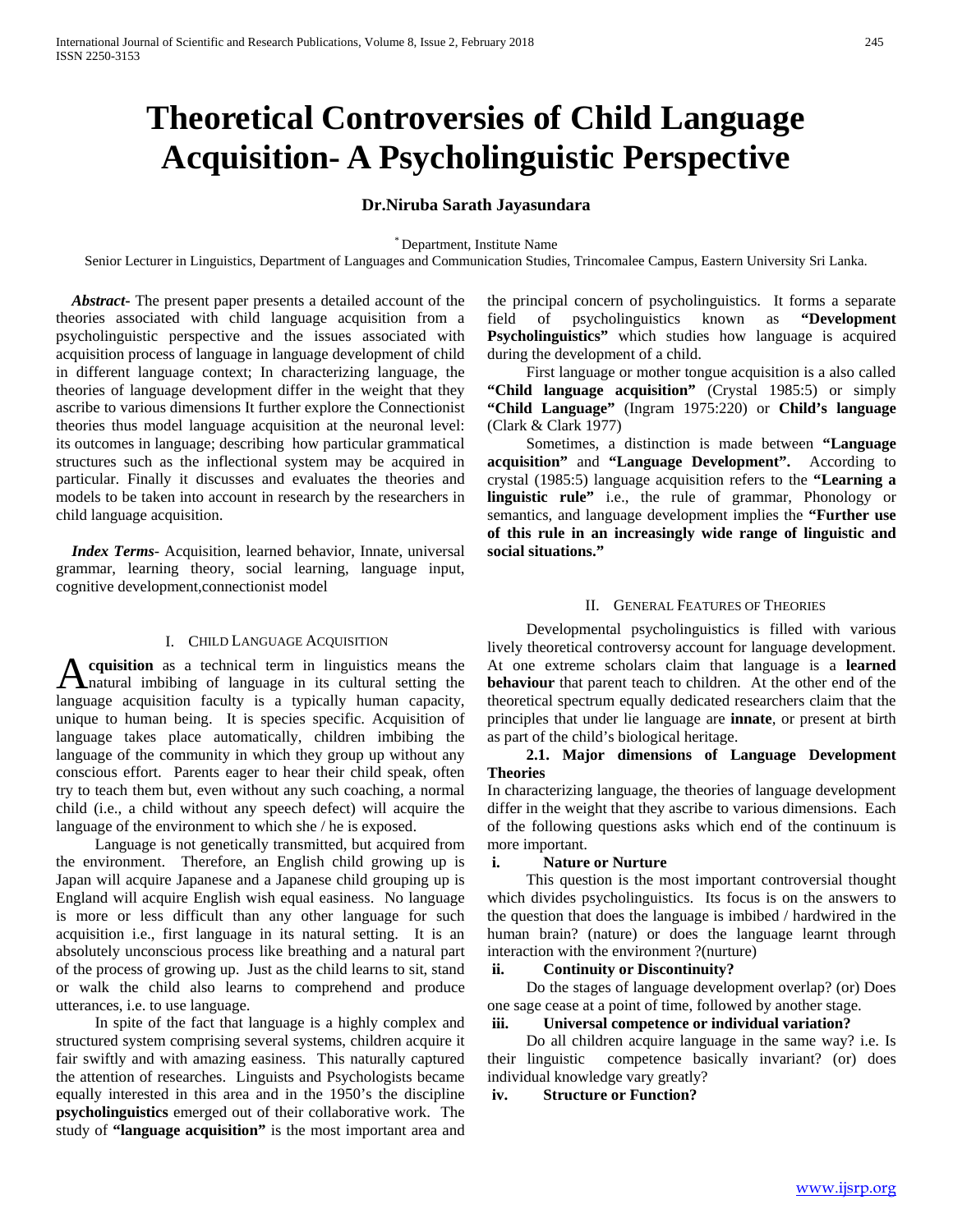Do he children acquire the structure i.e. grammar of the language (or) Do they use language according to various situations i.e. function.

## **v. Autonomy or Dependency?**

 Do the human have a separate language faculty (or) is the language development dependent on other kinds of development.

# **vi. Rules or Association?**

 Is the child internalizing set of abstract cognitive principles while acquiring language (or) is the child acquiring language without recourse to rules but merely a set of connections.

 These are just some of the kinds of questions that have led to research, theory and heated controversy in the field of developmental psycholinguistics.

#### III. LINGUISTIC / INNATIST THEORY

 Innatists theorists believe there is an innate capacity for acquiring language and children are born with this capacity. Innatist theorists rely heavily on theories of mind and on special abstract mental mechanisms such as a postulated **language acquisition device (LAD)** (Chomsky, 1965, 1972, 1982) to describe this capacity. The language acquisition device according to Chomsky makes it possible for children to *attend* to the language that the adults around them speak, *make hypothesis* about how it works and *derive an appropriate grammar.*



 Chomsky believes that ""Without peculating such as device it is impossible to Chomsky believes that "without postulating such a device it is impossible to understand how children master their native language in such a short time in spite of the highly abstract nature of the rules" (Clark 1975) It is presumed that the human nervous system in equipped with the language acquisition device "neurological system pre-wired in such a way that the person is able to process and receive language". It may be pointed out that the language acquisition Device "is not actually a structure in the brain but the innate capacity to learn grammar" (Janda and Hamel 1982)

 Chomsky himself eschews the term "innateness" when discussing the theory of language acquisition. As he points out, all theories of learning presume some innate capacities that probably are unique to the human experience. Thus, a linguist finds it non controversial to assume that the human mind possesses certain inherent properties, tendencies and initial assumptions. Innatist theory claims that many aspects of language development are preprogrammed in the individual and a child does not require exploit teaching or experience in order to acquire language.

 The language that infants hear provides data for their grammatical hypothesis, but the LAD does not require *specialized input* to do its job- any reasonable sample of language will do, according to the theory. Thus, nativists view language as a hardwired **bio program** that develops when the infant is exposed to language.

 The most elaborated version of the LAD account- **the principles and parameters approach-** suggests that children are born with a **Universal Grammar (UG)** which mean they are (unconsciously) anticipating those features that are common to all languages (the principles), as well as limited options for those things that differ among languages (the parameters). Upon

exposure to actual input from a given language, children are able to 'decide' which sort of language they have uncounted.

 Linguists point out that child everywhere learns to talkin fact is it just about impossible to suppress the development of language. (Lenneberg, 1967) Because children are reared around a world in which thousands of different languages are spoken and different child care practices prevail, and because children come with obvious individual difference in intelligence, temperament, motivation, personality, and so forth, universal patterns of language development provide strong evidence that the mechanisms underlying language development are inborn or innate. Thus, acquiring language is rather like learning to walk – it happens in just about every intact individual, with or without explicit training.

 Of course, every child learns a particular language and proceeds from the initial stage to competence in the language spoken in their community. According to the linguistic view, infants may be innately endowed with linguistic switches or **parameters** that they set once they hear the adult language around them. For instance, children may note that English in a subject verb object or S-V-O language, or that it has articles before its nouns (Hyms, 1986) and set their parameters accordingly.

 In the nativist view, language is an autonomous faculty, separate from intelligence, that infants are innately driven to acquire. The various sub systems of language are internalized as sets of algorithms or rules that allow the child to produce new utterances that he / she has never heard before.

 Innatist theory suggests the possibility of a **critical or sensitive period** during which the language acquisition device and parameter setting can optimally function. When the critical period has passed (Usually when the individual reaches puberty)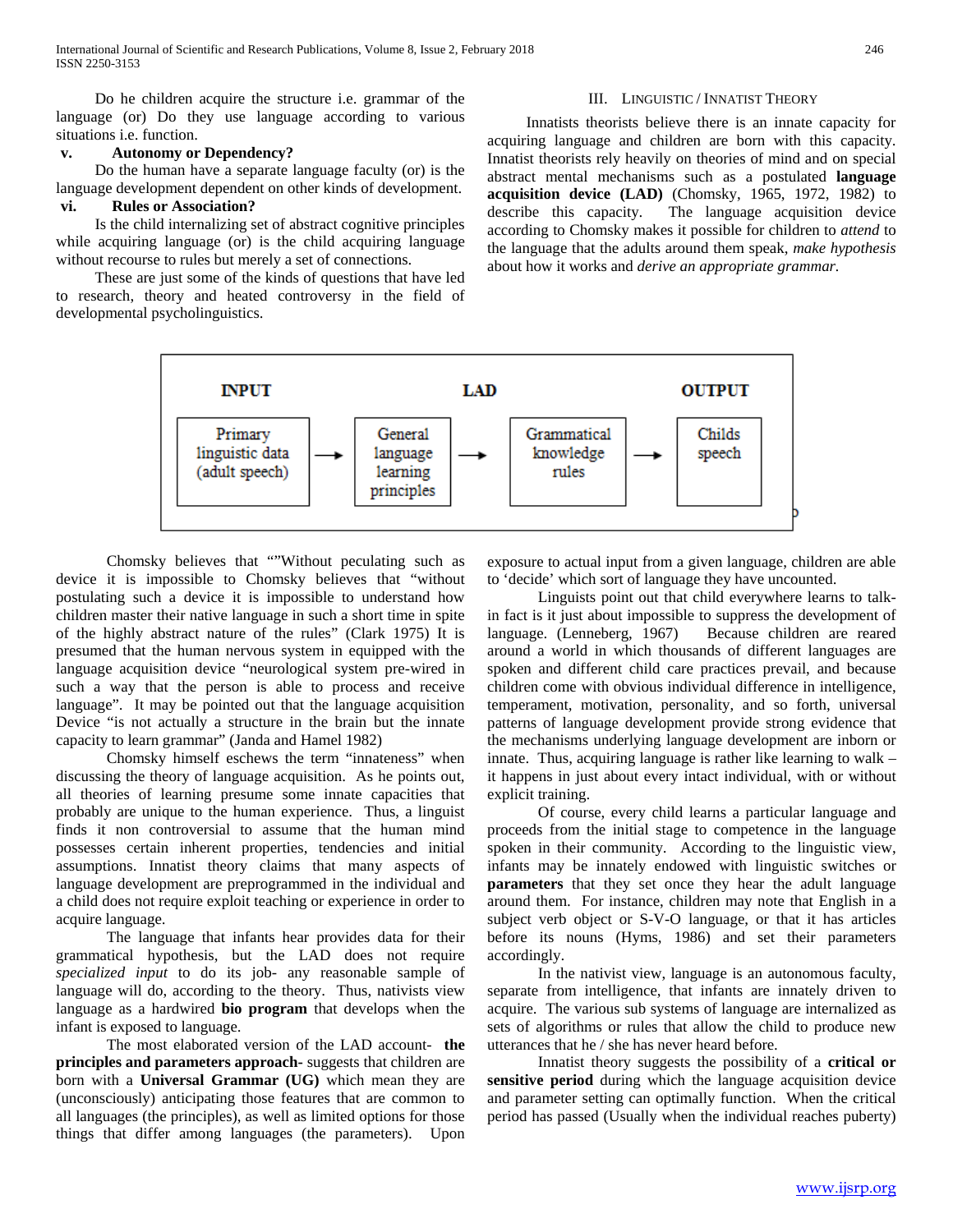acquiring a first language may become difficult or even impossible.

## IV. LEARNING THEORY

 Behaviorists, or learning theorists (for example, Skinner, 1957, 1969, White Hurst, 1982) claim that language is acquired according to the general laws of learning and is similar to any other learned behaviour. According to this theory, language acquisition is a process of imitation and reinforcement. Children learn to speak by copying the utterances heard around them, and by having their responses strengthened by the repetitions, corrections and other reactions that adults provide.

 Learning theory includes three kinds of learning i.e. **classical conditioning operant conditioning, and social learning**. Each of these kinds of learning explains some part of language development.

## **4.1 Classical Conditioning**

 The famous conditioning experiments conducted by Pavlov (1927) dogs learned (were conditioned) to react to a bell as if it were meat power. Initially, the dogs were presented with meat powder – the **unconditioned stimulus (UCS)** and their **unconditioned response (UCR)** was to salivate. The experimenter then rang a bell (**the conditioned stimulus)** just before giving the dogs meat powder. Eventually, ringing alone caused the dogs to salivate **(the conditioned response).** In a sense, the dogs reacted to the bell as if it were the meat. In the beginning, the meat powder was the *stimulus,* and salivation was the *response*. Soon, through *association* with the meat powder, the bell alone became sufficient to evoke the salivation response.

 Learning the meaning of a word is thought to be a similar process i.e. an infant may learn the meaning of a word through **classical conditioning.** An infant fed with a bottle, for instance, has many reactions to the bottle, such as anticipation of drinking. If every time she is fed, her mother holds up the bottle and says "bottle", the child begins to *associate* the word bottle with the object. Ultimately when someone says "bottle", the child responds to the word in some sense as if it were the thing- by expecting to see a bottle, becoming physiologically prepared to drink and so on, the word evokes the same response as the bottle, and in this sense she knows the meaning of the word.

## **4.2 Operant Conditioning**

 The basic principle of **operant conditioning** or **instrumental learning** is that behaviour that is *rewarded* or *reinforced* will be *strengthened*. This kind of learning is called "operant" because the subject "operates" on the environment in order to get a reward, or **reinforcement**. Behaviour that is not reinforced will become **extinguished**. In the behavioural view, parents and others teach children language through operant conditioning by *rewarding* their early attempts at language. The *selective reinforcement* gradually *shapes* the child's linguistic behaviour.

## V. SOCIAL LEARNING

 **Social learning** takes place when the child *observes* and *imitates* others. The basic principle involved is that children need not be rewarded themselves in order to acquire a behaviour – They also learn to behave like appropriate models.

 According to the learning theory, through a combination of classical and operant conditioning, as well as imitation and social learning the child moves from babbling infant to speaking adult. Because observable and measurable behaviour provide the data for learning theorists, they are not concerned with abstractions such as whether children or adults at any stage have concepts underlying their language.

## **5.1 Social Interactionst Theory**

 This theory recognizes the importance of environmental factor along with biological or innate determinants in the acquisition of language. It is assumed that certain biological factors help the acquisition of language. At the same time environment also contributes to this effects. (Bloom, Rocissane, and Hood 1979) The interactionist theory of language thus attempts "to combine biological heritage with a number of different environmental determinants".

### **5.1.1. The language learning environment**

 The language used to address babies is different in many ways from the language shared between adult speakers. The work in Fernald (1985) has shown that mother use typical intonation patterns in speaking to infants; the prosodic envelope carries information about such things as approval or disapproval in the early weeks. Mothers seem capable of adapting their language to give the child maximum opportunity to interact and learn. Speech to infants in our society is marked by slow rate, exaggerated intonation, high fundamental frequency, many repetitions, simple syntax and a simple and concrete vocabulary (Snow & Ferguson 1977)

 **Child – directed speech (CDS)** or **baby talk (BT) care taker speech** or most commonly **motherese** exist in one form or another in all societies studied. It is not uniform for societies rather, it is culturally determined. Thus baby talk registers are pervasive, though their individual forms vary. According to Gleitman, Gleitmanlandau, and Wanner (1988), "There is a natural co-adaptation at work here, in which mothers are inclined to provide a particular database, and the babies are inclined to attend particularly to this".

 The fact that some form of BT is universal in all cultures strongly suggest that it can influence language learning, or may enable it. Experimental evidence does suggest that infants would rather listen to CDS than to adult- directed speech. (Fernald & Kuhl; 1987). It is possible that some of the prosodic and syntactic characteristics of B.T. may allow children to "bootstrap" their progress in language acquisition. The relative contribution made by the B.T. register to the process of language acquisition continues to be one of the critical questions in developmental psycholinguistics. Whether BT is necessary, helpful, irrelevant to the process of language development is still a matter of spirited debate.

[www.ijsrp.org](http://ijsrp.org/)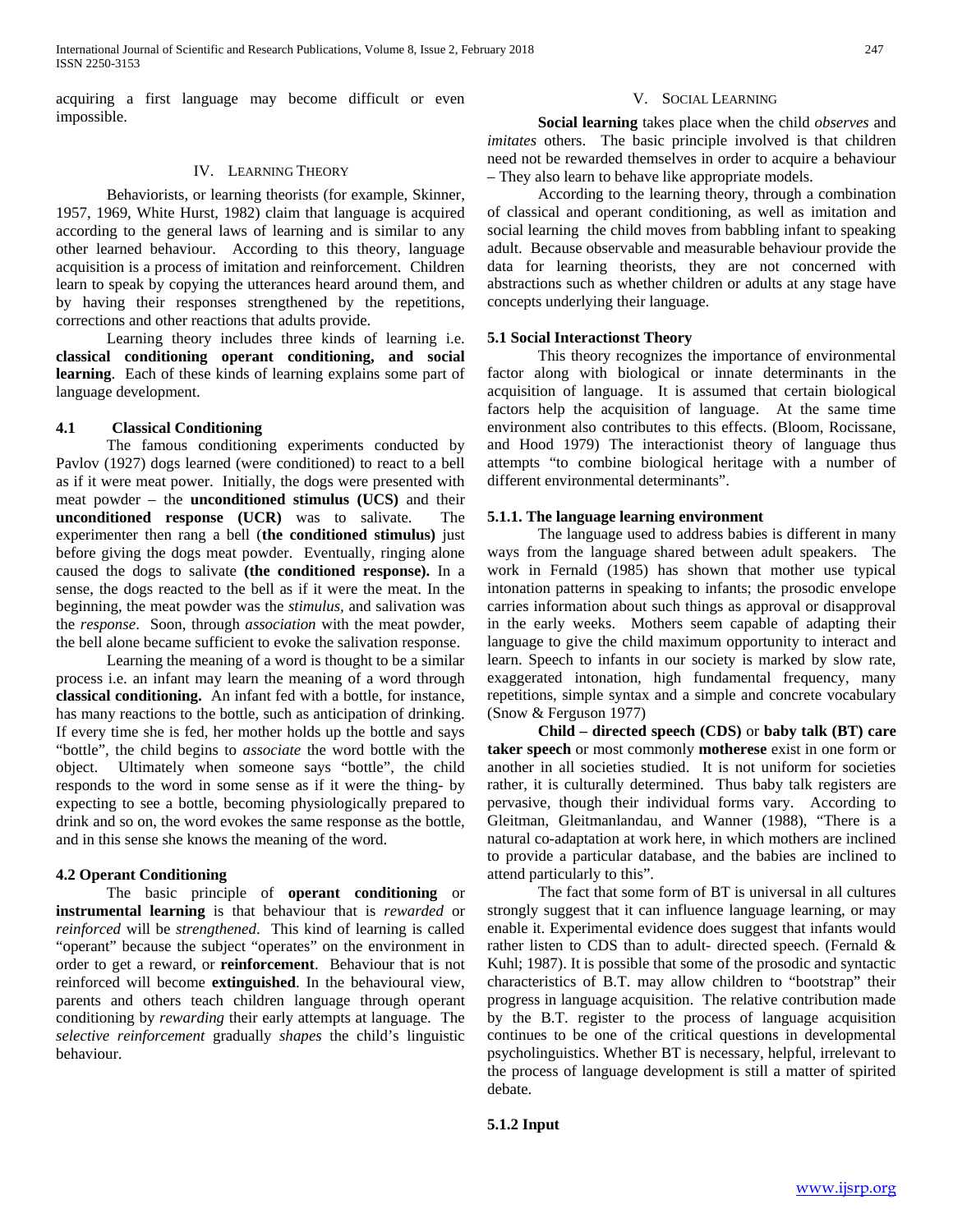Social interactionists (for example, Bruner 1985; Berko Glearon ; Hay & Cain, 1989 ; Farrar 1990 ; Snow. 1981) view language as a fact of communicative behaviour that develops through *interaction* with other human beings. Bruner (1985) offers the terms **LASS (language acquisition socialization system)** as an alternative to Chomsky's LAD.

 According to this interactionist view, children acquire language in part through the *mediation* and help of others, rather than purely through their own mental activity in processing adult language. Thus *interaction* rather than **exposure** is seen necessary. Children cannot acquire language simply by observing adults in conversation with one another or by watching television or listening to the radio. Social interactionists point to special ways of talking to young children all over the world and that the special language used by adults appears *tailored* or *fine tuned* to the cognitive and communicative needs of the children. This child directed speech is believed to make the job of segmenting the speech stream and decoding the language easier for children acquiring language (Kemler Nelson, Hirsh- Pasek, Jusczyk, &Wright – Cassidy 1989 Bernstein Ratner, 1994).

In stressing the functional basis of language interactionists study

 1. The interpersonal reasons that children have for speaking in the first place.

 2. The ways that older speakers tailor their linguistic interactions with infants in order to facilitate language acquisition and

 3. The effect of different kinds of input in children's developing language.

# VI. COGNITIVE THEORY

 Cognitive theorists like Piaget (1926, 1954), Macnamara (1972), Sinclair – de Zwart (1973), Bates (1979) and Bates Snyder (1985) think that language is a subordinate part of cognitive development, dependent on the attainment of various concepts. So this describes that children learn about the world first and then map the language they hear according to the previous experience they gained.

 It is certainly easy to assume, however, that before a child can converse about something, she / he needs to *know* what it is. Or the existence of general *prerequisites* for language; For instance, that the ability to use the future and past tenses depends upon a prior understanding of future and past.

 Cognitive theorists believe that language is just one aspect of human cognition (Piaget, 1926; Sinclair-dezwart, 1973) According to Piaget and his followers infants must learn about the world around them, which they do through active experimentation and *construction*. For example, the infant crawls around the floor, observes objects from all angles, and slowly develops a *sensorimotor* understanding of the space in which she lives. Primitive notions of *time* and *causality* develop, as well as an understanding that people and objects continue to exist even when they are out of sight (*person permanence* and *object permanence*). From Piagets perspective, language is mapped onto an individual's set of prior cognitive structures, and the principles of language are no different from other cognitive principles.

 Some studies have observed parallels between linguistic and cognitive development. For the most part, researchers have attempted to link Piagitian stage acquisition with the emergence of language skills in children. For example, Kelly and Dale (1989) suggest that late stage 4 or early stage 5 sensorimotor skills appear to signal the onset of single- word utterances by children. Stage 6 sensorimotor capacity closely precedes the emergence of combinatorial language. Bates, Bretherton, emergence of combinatorial language. Snyder, Shore and Volterra (1980) linked symbolic play behaviour to greater progress in language development in children. Associations between cognition and language may be stronger in the domain of language understanding than language production. Bates, Dale and Thal (1995) note that "most cognitive variables correlate with what the child knows about language (indexed by comprehension) as a apposed to what the child does (indexed by production)."

 Cognitive theory is also being challenged when cases arise that suggest a possible *dissociation* between cognitive and linguistic development- for example, some children who were born during the 1950's to mothers, who had taken a supposedly mild tranquilizer thalidomide, during pregnancy had limbs missing and were unable to have the sensorimotor experiences thought to be prerequisite to language development. Yet these children development full, sophisticated language capacity. More recent reports document children with substantial intellectual impartment (such as an IQ of 50) who have complete and sophisticated language capacity (Curtiss 1982, Yamada, 1990).

## VII. CONNECTIONIST MODELS

 **Connectionist** or **Parallel Distributed Processing (PDP)**  models explore how information may be built into a system (in this case the child's brain) through *neural connections*.

 Human memory for experiences appears to be distributed widely across what may be termed process units. These units are "a little like idealized brain cells. They can perform only the same simple computation. The power of the system comes from how the units are connected "(Johnson – Laird, 1988, P.174).

 A child develops such connections over time through exposure to the forms of the language associated with external events. For example, a child may hear the word 'bottle' under varying circumstances and theory establish neural associations to the word, to the initial sound /b/ to the word milk, and so forth. Ultimately those interconnected associations become the "meaning" of the word. Information in such a neural network is conveyed through many interconnected units or nodes.

 In such a model, many operations can take place simultaneously or in parallel. No manipulation of symbols or higher "cognitive" activity is required. Connectionist theories thus model language acquisition at the neuronal level. In particular they have been used to describe how particular grammatical structures such as the inflectional system may be acquired (Mc Clelland, Remelhart & Connectionist group; 1986) Connectionist models asserts that connections, not "rules" underlie language development.